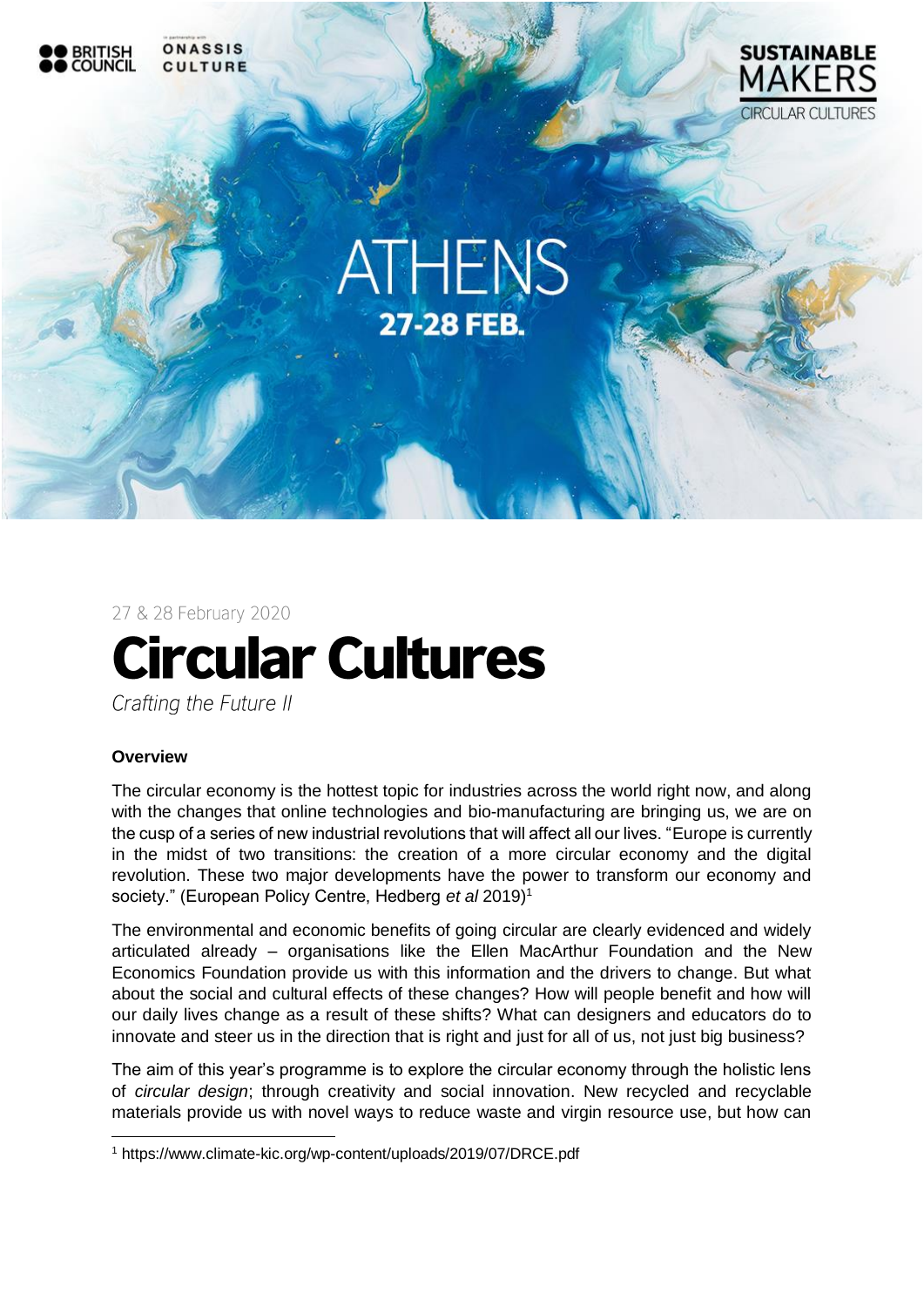

#### in nartnershin with **ONASSIS CULTURE**

these materials also help with the quality of life for everyone scattered throughout these diverse supply chains? What do designers and businesses have to do differently to become circular? How will consumers wardrobe and purse be affected? **What can we learn from the past to design a better (design / fashion) industry for the future?** 

The programme aims to help us build essential bridges between stakeholders – from bottomup (e.g. activist groups, small brands and craftsmen) to top-down (official policies, multinational brands); from educators to users. The aim is to help build inclusive circles through exploring and appreciating new creative flows. The themes we are going to explore cover emerging circular economies and new materials, new models for culture and business, and new mindsets and behaviors.

# **Programme**

**Thursday 27 February** 

#### **Materials**

The new circular materials will change the way we design, make, use and dispose of all goods. In this first session, the speakers will explore new industry and production systems, from synthetic materials and new natural materials, and those 'wicked blends' that buck these neat loops. Our future wardrobes may be made of materials that come from waste food, or from the ocean and beaches.

- Dr. Kate Goldsworthy, designer Co-Director of the Centre for Circular Design | Natural & Synthetic Materials
- Professor Carole Collet, Professor in Design for Sustainable Futures at Central Saint Martins| The Future of Bio Design
- Seetal Solanki, Founder and Director of Ma-tt-er | Communicating with Circular **Materials**

#### **Models**

The circular materials will be part of, and even drive, new cultural and historic perspectives. How can we design for circular systems, services, models, business, networks and communities? How can we create new modes of consumption and generate disruptive business models? What kind of spaces will we need to enable this creativity to flourish?

- Edwina Ehrman, Senior Curator at the V&A | Cultural Models: Curating and Communicating from the Archive
- Eating the Goober, sustainable brand I Circular Business Models

#### **Mindsets**

In this session the speakers will explore different value systems. Can we design future behaviours? What tools and experiences will enable and support mindset change? The speakers will explore design approaches towards waste that can change our perception of what we need to value in the future.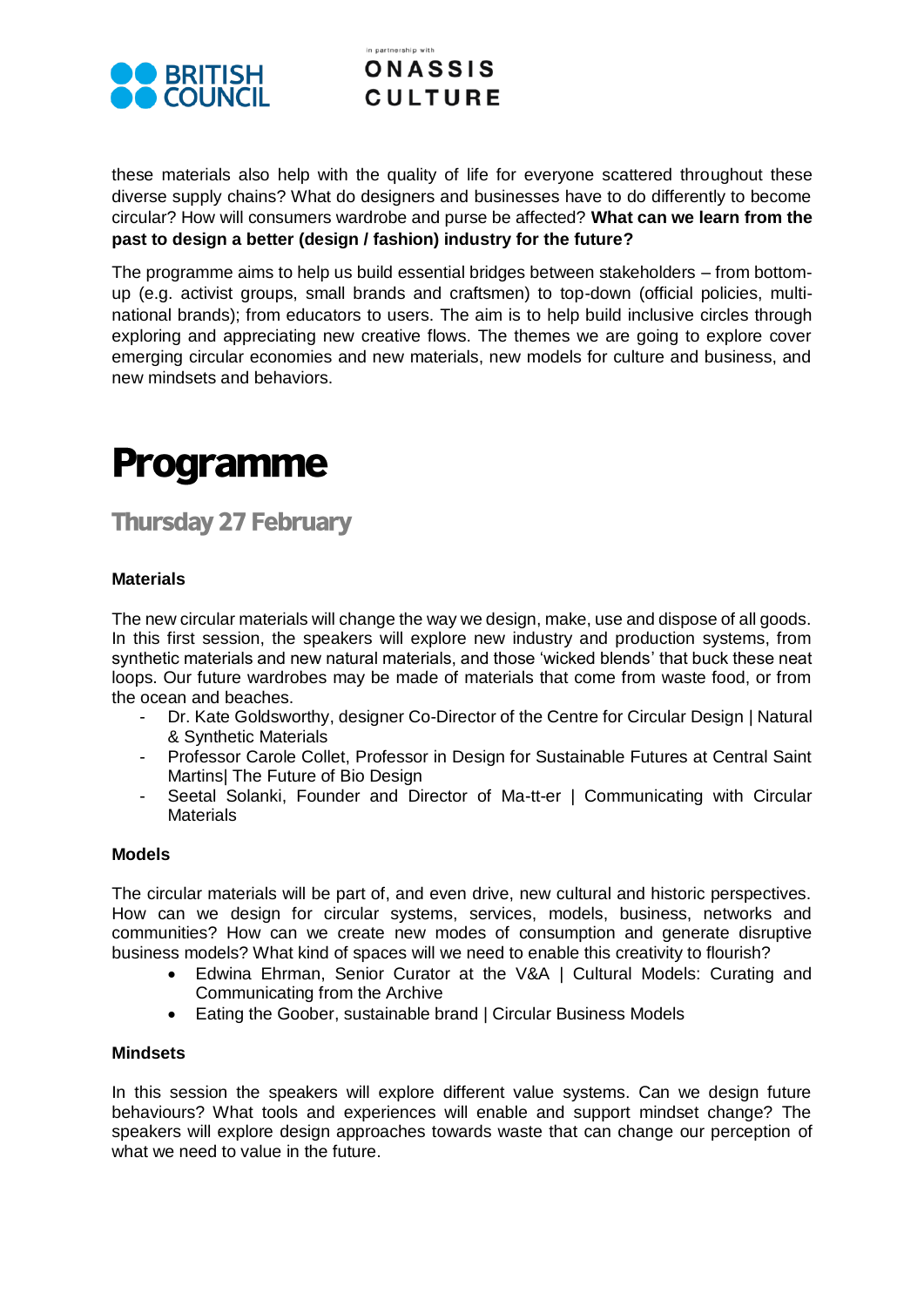

#### in nartnershin with **ONASSIS CULTURE**

- Nick Gant, Designer, Research mentor at the University of Brighton | Remaking Meaning: working with people & waste
- Hannah Carter, Communications and Campaigns Officer at London Waste & Recycling Board) | Changing Behaviours: Love Not Landfill

#### **Panel Discussions**

Making Circles: This first panel session brings together a selection of the speakers to explore what opportunities and problems lie ahead. What's it like to be a circular designer and be in business? What are the main challenges and opportunities?

- Eating the Goober
- Makerversity community
- Nick Gant
- Kate Goldsworthy

Old Circles, New Circles: This panel is about understanding the richness of cultural past and see the potential models for future generations. How can we use existing archives to show us more sustainable ways to design, make and use fashion? How can we create archives for the future, to preserve and share knowledge to help us with our circular challenges?

- Marco Rendina, Co-Founder & CTO at Europeana Fashion International Association
- Edwina Ehrman
- Seetal Solanki

#### **Suitcase Showcase**

Tactile and interactive textiles and materials table top installation by speakers who have been invited to bring work that can be handled by the audience.

## **Friday 28 February**

#### **Workshops**

The second day of the event will offer three workshops which will allow participants to experience some of these ideas in more immersive sessions.

- Love Not Landfill by Hannah Carter
- Your Materials Portrait by Seetal Solanki
- Circular Systems and Social Value by Nick Gant

**Circular Cultures** is co-organised by the **British Council** and **Onassis Culture** and is curated in collaboration with **Centre for Circular Design**.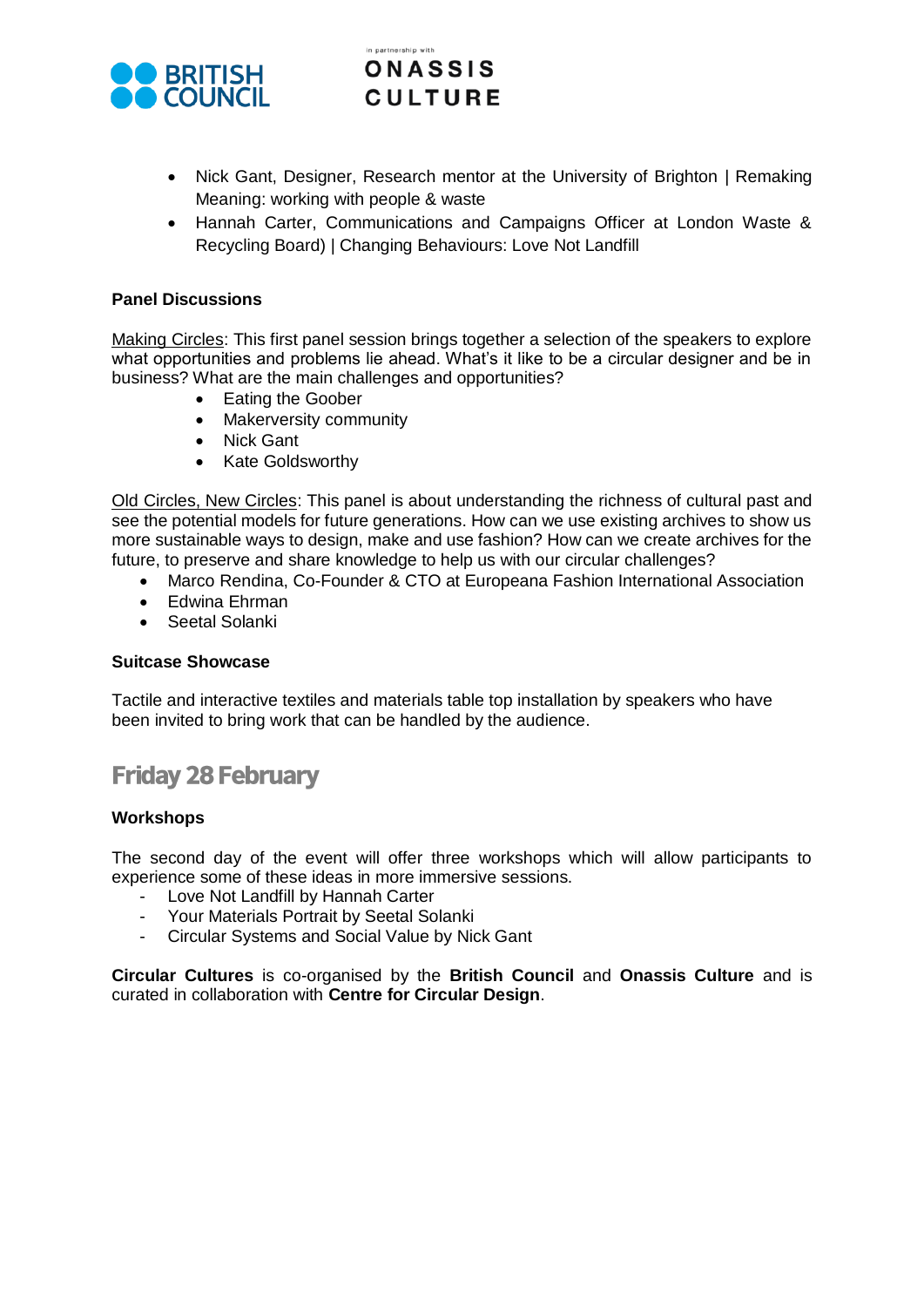

# **Speakers Bios**

## **Dr Kate Goldsworthy**

Kate is a designer and academic working to bridge science, industry and design through multidisciplinary & practice-led research. Kate is Co-Director of the Centre for Circular Design. Projects currently include Mistra Future Fashion (2015-2019), the EU Horizon 2020 project, Trash-2-Cash (2015-2018) and a longstanding working relationship with Worn Again, a revolutionary new recycling-tech company based in the UK.

She first began her research with Textiles Environment Design (TED), and the Textile Futures research Centre (TFRC) at the University of the Arts London in 2005 with the first UK practicebased doctorate focused on 'designing for the circular economy'. Her Laser Finishing process, developed in 2008, enables fully closed-loop recycling of polyester fibres at end of life, and has been exhibited internationally.

She is currently a member of the EPSRC Forum in Manufacturing Research and was named by the Guardian as one of their top ten circular economy experts in 2015.

## **Carole Collet**

Carole Collet is Professor in Design for Sustainable Futures at Central Saint Martins, University of the Arts, London where she has been appointed CSM-LVMH Director of Sustainable Innovation in 2017. In this role, Collet set up Maison/0, an incubator of sustainable intelligence designed to provoke creative practices and challenge our collective futures. Collet is also Director of the Design & Living Systems Lab, a research lab that explores the interface of biological sciences and design to propose new sustainable models of biofabrication.

Carole Collet has dedicated her career to developing a new sustainable vision for design and founded the Masters of Textile Futures at Central Saint Martins in 2000. Her research focuses on exploring the intersection of biology and design to explore innovative and disruptive sustainable design propositions. She curated the first international exhibition that explores biodesign via the lens of sustainability in 2013 ('Alive, New Design Frontiers').

Her curatorial approach questions the emerging role of the designer when working with living materials and technologies such as synthetic biology and establishes an original framework for designing with the living. Her design research project Biolacehas been exhibited around the world in 26 international showcases including the Universal Expo in 2015 and has been widely cited in book publications and catalogues. One of Collet's characteristics is that she takes on different research roles, from designer, to curator and educator. This enables her to develop an informed critique of both the design outputs and the design contexts, from making knowledge to framing knowledge.

Carole's work has been featured in international exhibitions and she regularly contributes to conferences on the subject of textile futures, biodesign, biomimicry, synthetic biology, future manufacturing and bio-materiality, sustainable design, design for the bioeconomy and climate change.

## Ma-tt-er (London, UK)

**Seetal Solanki** is a materials designer, researcher and educator based in London. She is Founder and Director of Ma-tt-er, a materials research design studio, consultancy and school, advising, designing, communicating and educating what materials are and can be in order to implement a more responsible future. She believes that in a time of climate crisis the use, consumption and production of materials are a key to creating effective outcomes. Author of "Why Materials Matter" (2018) and a Tutor at the Royal College of Art. She was made an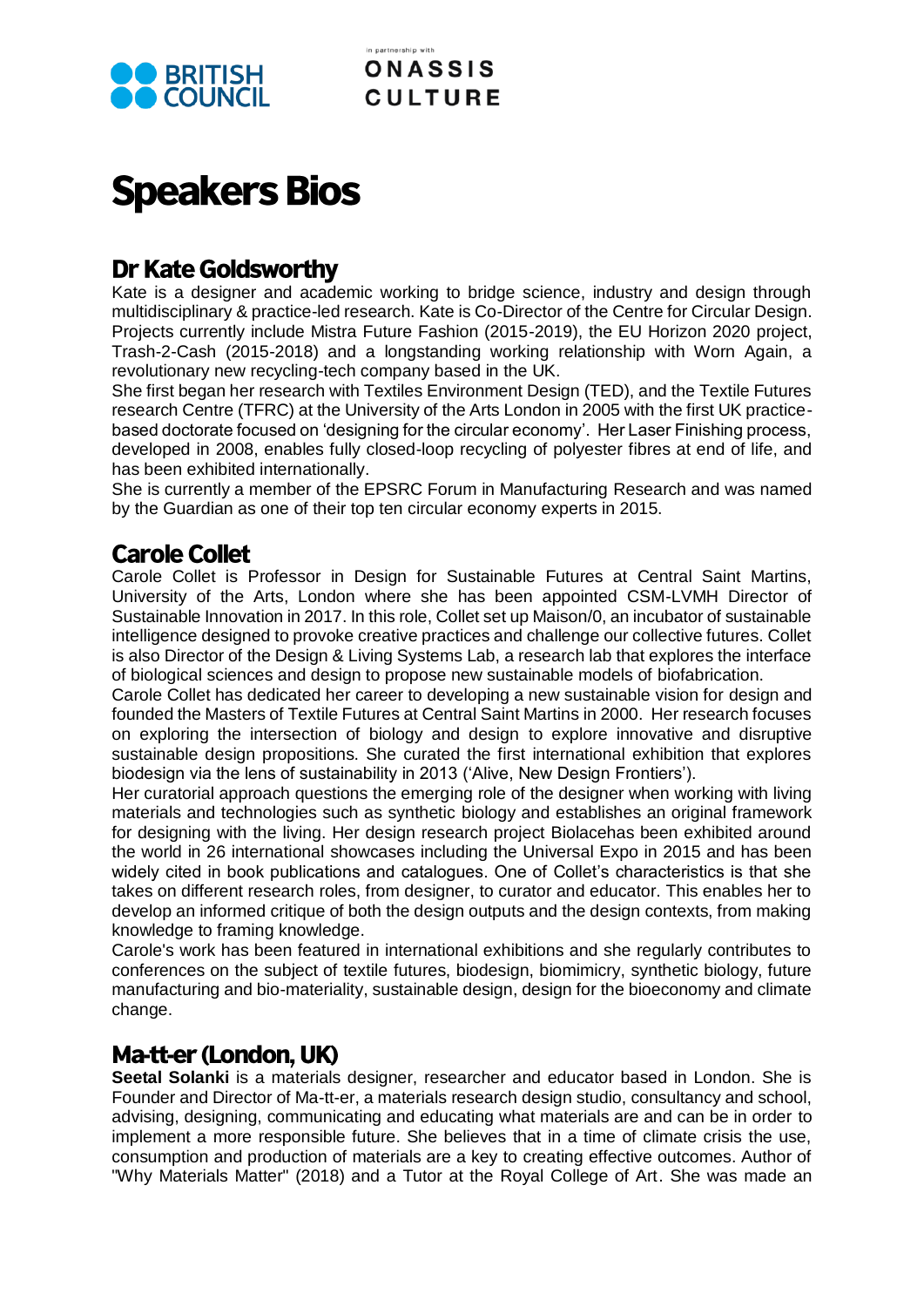

#### in nartnershin with **ONASSIS CULTURE**

Honorary Fellow at Hereford College of the Arts and received her Fellowship at the RSA in 2018 and holds an MA in Textile Futures from Central Saint Martins. She's had the privilege to work with NIKE, Selfridges, World Water Day, IKEA/SPACE10, Google, The Design Museum London, Oslo Architecture Triennale, Keynote for Design Canberra Festival, MAK Vienna Biennale, Hyundai, Ace & Tate, It's Nice That and her work has been widely featured internationally.

[ma-tt-er.org](https://ma-tt-er.org/)

### **Edwina Ehrman**

Edwina Ehrman is a Senior Curator at the V&A, with a specialism in nineteenth century fashion and textiles and the history of London fashion.

Edwina has worked for two of Britain's leading collections of fashion and textiles, the V&A and the Museum of London. She has curated many exhibitions and gallery displays and is an experienced public speaker and author.

## **Christina Hayman (General Manager of Makerversity London)**

Makerversity is a pioneering community of maker businesses. They provide space, tools and cutting-edge workshop facilities as well as opportunities for collaborations, projects, investment and funding. Makerversity are focused on supporting professional 'makers' – that means anyone who is in the business of making for a living: designers, engineers, entrepreneurs, technologists, inventors, craftsmen, technicians or artists. The community is a mixture of freelancers, a start ups and design studios.

[makerversity.org](https://makerversity.org/)

## Marco Rendina (Co-Founder & CTO @ Europeana Fashion **International Association)**

Marco is a metadata specialist and senior project manager. He has focused his activity on different innovative aspects of digitization of historical and audiovisual archives, from metadata standards to database design and information retrieval techniques. He is the cofounder and CTO of the Europeana Fashion International Association, which is running a thematic aggregator for fashion heritage that brings together more than 30 international public and private archives and museums.

## **Community 21 (Brighton, UK)**

**Nick Gant** is an award-winning designer and published researcher whose consultancy and research impacts on global, industrial companies as well as governing bodies and civic communities in the UK and overseas. He has developed practice–based and applied approaches to social and sustainable design and material innovation over twenty years working within the elevation of the value and acceptability of waste materials and circular economies in fashion, design, the built environment and contemporary culture.

His work has led to innovation and policy change in a number of partner organisations and has been invited to present research to The House of Lords, The Department of Communities and Local Government, The Cabinet Office and The Rural Commission. He is a research mentor at The University of Brighton and teaches across art, design and environment programmes, he co-wrote the acclaimed MA in Sustainable Design.

[community21.org](https://community21.org/)